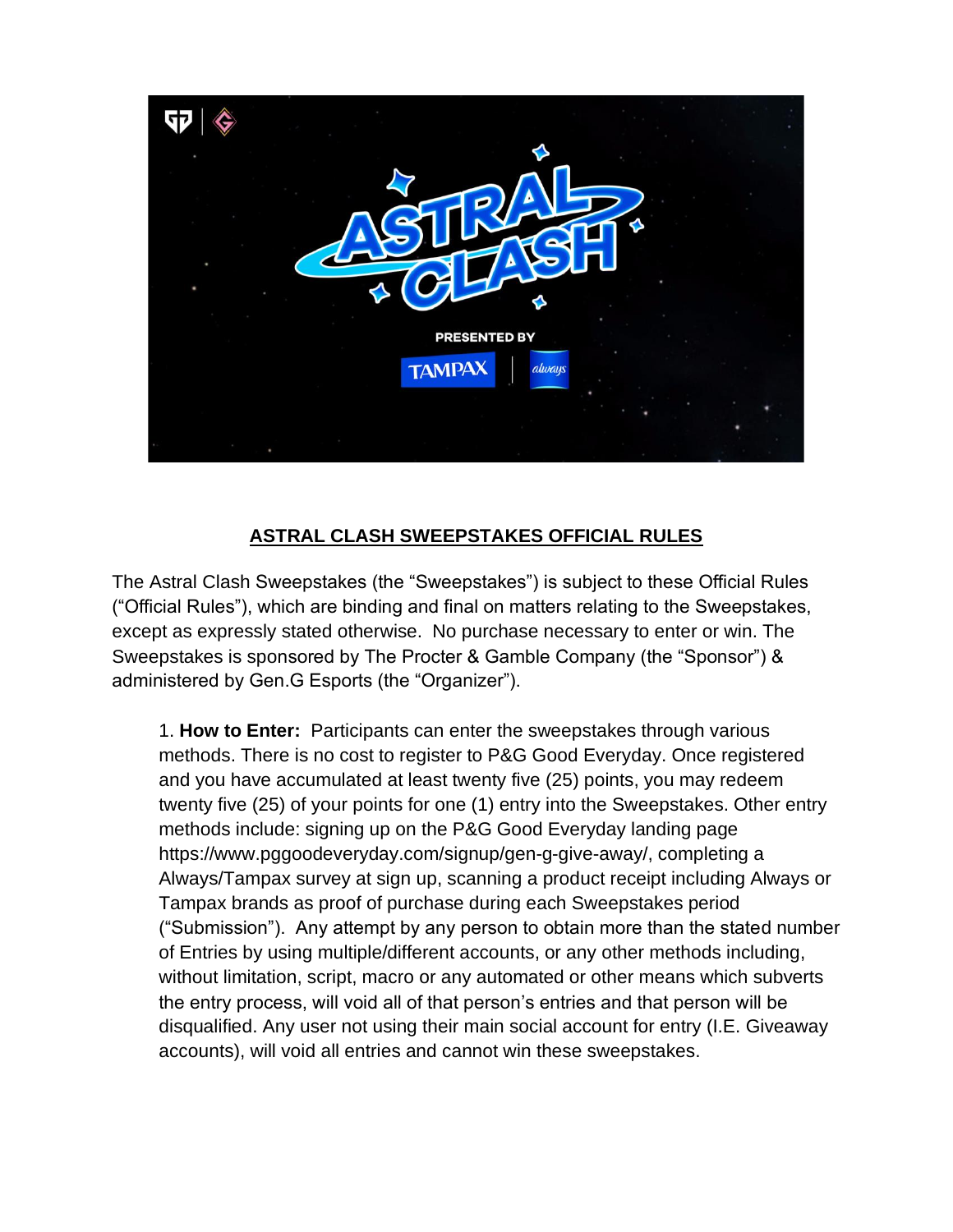

2. **Eligibility**: The Sweepstakes is open to anyone aged 16 years or older residing in the US and Canada, except Quebec. ("Entrant"). Employees, officers, and directors (including immediate family members (spouse, parent, child, sibling and their respective spouses, regardless of where they reside) and members of the same household, whether or not related) of the Organizer and Sponsor are not eligible to participate or win a Prize. The Sweepstakes is subject to all applicable federal, state and local laws, rules and regulations. Void where prohibited or restricted by law, rule or regulation. By participating, entrants agree to these Official Rules and the decisions of the Organizer and Sponsor, which are final and binding in all matters related to these Sweepstakes.

3. **Sweepstakes Periods**: The sweepstakes periods are listed below. There are eight (8) total sweepstakes periods. Entries must be received during their respective sweepstakes period to be eligible to win.

- **Grand Prize Giveaway**
	- June 2nd, 2022 at 9am PT until June 30th, 2022 at 11:59pm PT.
	- December 1st, 2022 at 12am PT until January 31st, 2022 at 11:59pm PT.

## ● **Monthly Sweepstakes**

- July 1st, 2022 at 12am PT until July 31st, 2022 at 11:59pm PT.
- August 1st, 2022 at 12am PT until August 31st, 2022 at 11:59pm PT.
- September 1st, 2022 at 12am PT until October 2nd, 2022 at 11:59pm PT.
- October 3rd, 2022 at 12am PT until October 31st, 2022 at 11:59pm PT.
- November 1st, 2022 at 12am PT until November 30th, 2022 at 11:59pm PT.
- $\circ$  February 1st, 2023 at 12am PT until February 28th, 2023 at 11:59pm PT.

4. **Odds**: Odds of winning a prize depend on the number of eligible entries received.

5. **Monthly Sweepstakes Prizes**: If eligible under these Official Rules, one (1) randomly selected Entrant per Sweepstakes period will receive Astral Clash Apparel [ARV \$20], Gen.G Branded Merch/Sticker Pack [ARV \$20], \$100 Valorant Points [ARV \$100], and Tampax/Always products [ARV \$50].

6. **Grand Prize Giveaway Prizes**: If eligible under these Official Rules, one (1) randomly selected Entrant per Sweepstakes period will receive a Round Trip Flight to LAN (for 2) [Estimated ARV \$2200], Virtual Showmatch Participation, 3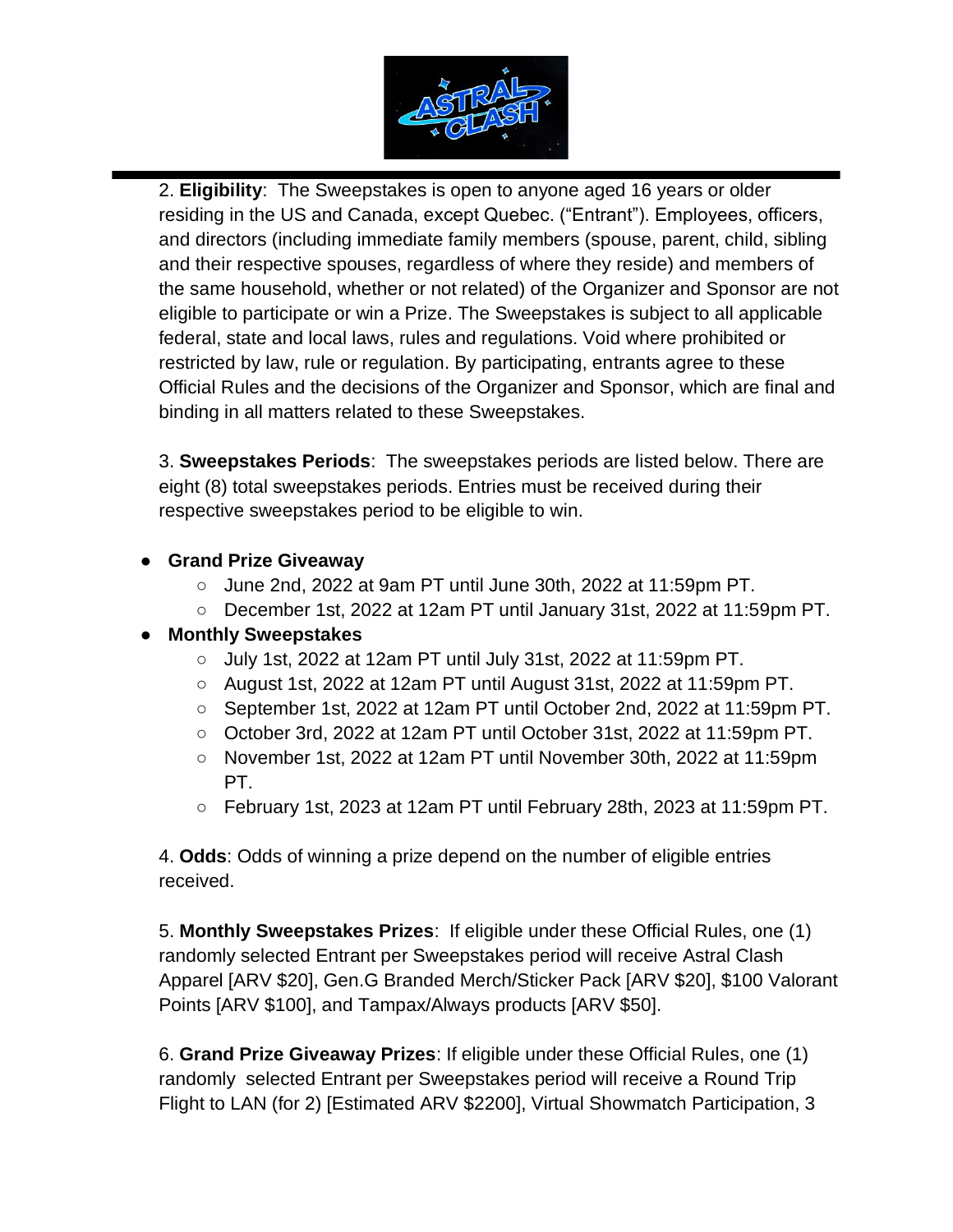

Nights Hotel [Estimated ARV \$1800], Astral Clash Apparel [ARV \$20], Gen.G Branded Merch/Sticker Pack [ARV \$20], \$100 Valorant Points [ARV \$100], and Tampax/Always products [ARV \$50].

Selected Entrants are not entitled to any surplus between actual retail value of prize and approximate retail value and any difference between approximate and actual value of the prize will not be awarded. No substitution, transfer, or cash redemption of prize, or cash for any portion of prize not used, provided however that Organizer and Sponsor reserves the right to substitute a prize with another prize of equal or greater value should the advertised prize become unavailable for any reason. If a selected Entrant does not want a portion of the prize, that portion is forfeited. All additional costs, including taxes, are the sole responsibility of selected Entrants.

## 6. **Submission Criteria:**

- Submissions must be submitted according to the How to Enter section.
- Submissions must be directly accessible by Organizer and Sponsor.
- Organizer and Sponsor may require verification of Submissions through a procedure solely determined by Organizer and Sponsor at their sole discretion.
- Organizer and Sponsor reserves the right to exclude any Submission that it believes, in its sole discretion, doesn't meet this criteria or otherwise violates these Rules, and to delete or otherwise remove any such Submission from any and all location(s) under Organizer and Sponsor's control.

## 7**. Winner Selection and Notification of Selected Entrants**:

- Eight (8) Entrants residing in North America will be selected at random by a representative of Organizer from among all eligible entries received during a given Sweepstakes Period the day after the Sweepstakes period closes.
- Selected Entrants will be notified by email, phone, or via the platform through which the Submission was made, according to Organizer and Sponsor's sole discretion and with the information provided at the time of entry. Selected Entrants will be required to respond (as directed) within three (2) days of attempted notification. The failure to respond within three (2) days to the notification may result in forfeiture of the prize and, in such case Organizer and Sponsor may randomly select an alternate Selected Entrant from among the remaining eligible entries. Selected Entrants may also be sent a declaration of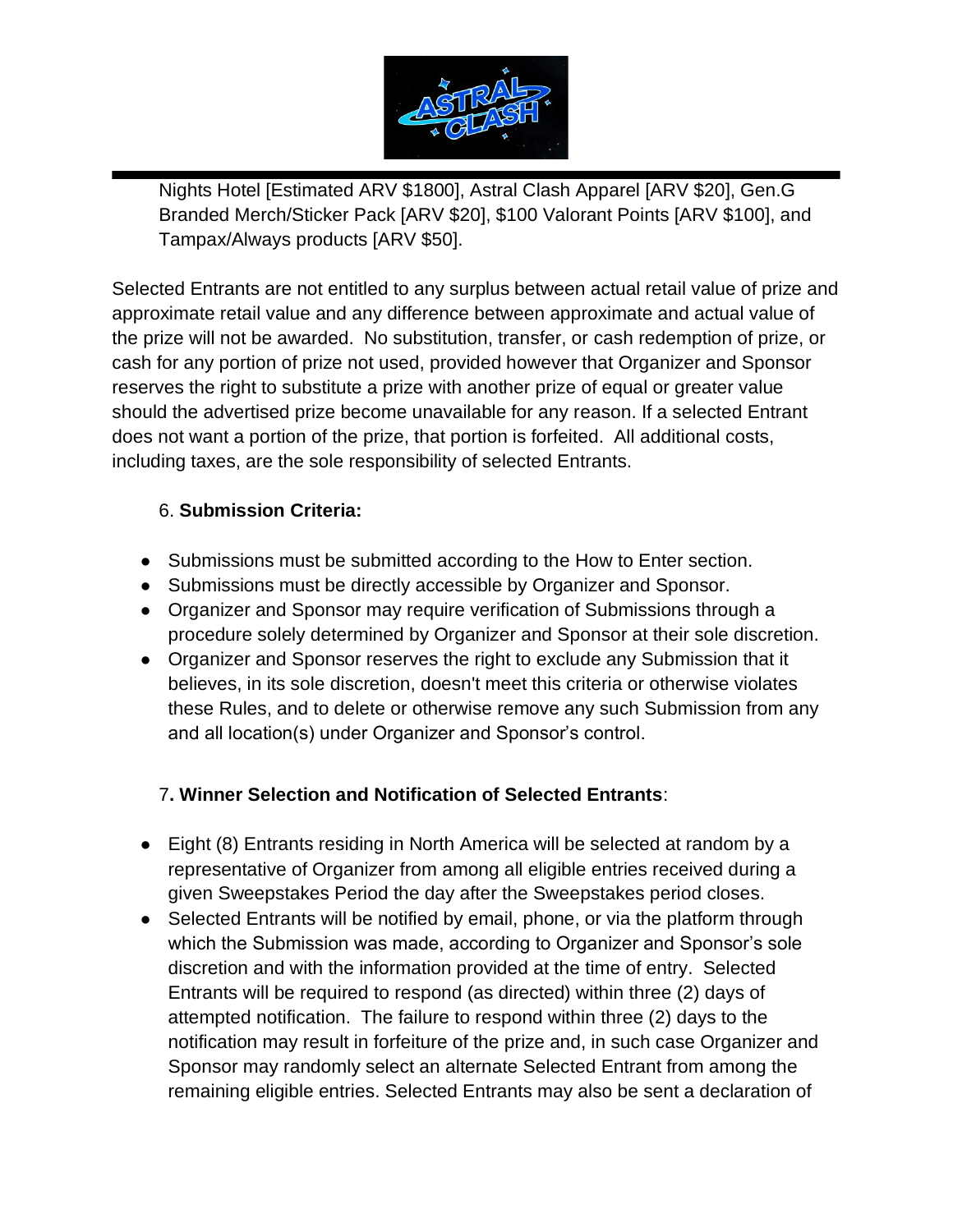

eligibility / liability / publicity release ("Release"). Unless restricted by law, Selected Entrants will be required to complete and return the Release within five (3) days from the date of notification. An alternate Selected Entrant may be randomly selected from among the remaining eligible entries if a Selected Entrant: (i) cannot be reached; (ii) fails to obtain all signatures on the Release and to return the documents in a timely manner as required pursuant to these Official Rules; or (iii) cannot accept or receive the prize for any reason.

9**. Privacy**: The information you provide will be used only in accordance with Organizer and Sponsor's privacy policy, located at<https://geng.gg/pages/privacy> and<https://privacypolicy.pg.com/en/> in addition to the privacy statement below.

10. **Publicity**: Organizer and Sponsor reserves the right to use the name, likeness, and/or account ID of any Entrant, for publicity purposes prior to, during, or after the Sweepstakes end date, in any media, throughout the world, in perpetuity, but only in connection with publicizing the Sweepstakes, without any compensation or prior review unless specifically prohibited by law.

11**. General Conditions**: By participating, Entrants agree to be fully and unconditionally bound by these Official Rules and the decisions of Organizer and Sponsor and waive any right to claim ambiguity in the Sweepstakes or these Official Rules. Any portion of the Sweepstakes may be canceled, suspended and/or modified, in whole or in part, if in our opinion any fraud, technical failure or other factor beyond our control impairs the integrity or proper functioning of the Sweepstakes. Organizer and Sponsor reserves the right in its sole discretion to disqualify any individual who is found to be tampering with the entry process or the operation of the Sweepstakes, to be acting in violation of these Official Rules, or to be acting in an unsportsmanlike or disruptive manner, or with the intent to disrupt or undermine the legitimate operation of the Sweepstakes, or to annoy, abuse, threaten or harass any other person, and Organizer and Sponsor reserves the right to seek damages and other remedies from any such person to the fullest extent permitted by law. Entrants may not enter with multiple identities or use any automated system, bot or other device or artifice to enter or obtain more than the maximum number of qualified entries. Organizer and Sponsor reserves the right at its sole discretion to terminate the Sweepstakes and, if terminated, at its discretion, select the potential winner(s) in a random drawing from among all eligible, non-suspect entries received prior to action taken. Unclaimed prizes will not be awarded. All federal, state or other tax liabilities (including income taxes)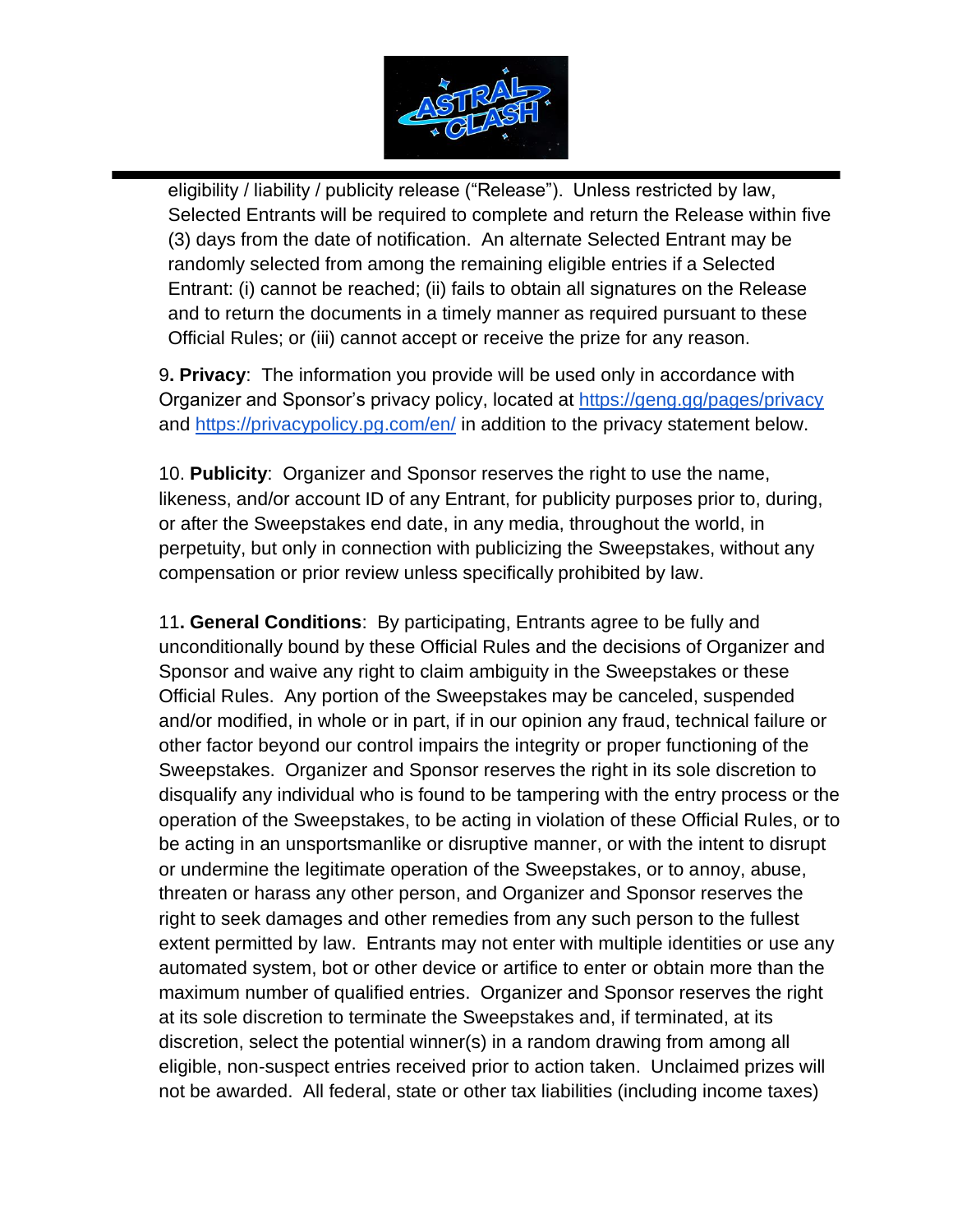

arising from this Sweepstakes will be the sole responsibility of Selected Entrants. Entrants may be issued an IRS Form 1099 for the ARV of any awarded prize. Any attempt to deliberately damage or undermine the legitimate operation of the Sweepstakes may be in violation of criminal and civil laws and will result in disqualification from participation in the Sweepstakes. Should such an attempt be made, Organizer and Sponsor reserves the right to seek remedies and damages (including attorney fees) to the fullest extent of the law, including criminal prosecution. By signing up for this Sweepstakes, you agree to be contacted by Sponsor. You may opt out of further contact at any time by sending an email to **astralclash@geng.gg**.

12**. Limitations of Liability:** Selected Entrants agree to release, discharge, indemnify and hold harmless Organizer and Sponsor and each of their respective officers, directors, employees, representatives and agents (collectively "Releasees") from and against any claims, damages, disability, attorneys' fees, and costs of litigation and settlement, as well as any liability due to any injuries, damages or losses to any person (including death) or property of any kind resulting in whole or in part, directly or indirectly, from: (i) use, redemption, acceptance, possession, ownership, or misuse of any prize, (ii) participation in any activity, event, or excursion offered in connection with the prize, (iii) use of any facility, service and/or accommodation related to the prize, or (iv) participation in any Sweepstakes-related activity or participation in this Sweepstakes. The Releasees shall not be liable for: (i) late, lost, delayed, misdirected, incomplete unreadable, inaccurate, garbled or unintelligible entries, communications or declarations, regardless of the method of transmission; (ii) telephone system, telephone or computer hardware, software or other technical malfunctions, lost connections, disconnections, delays or transmission errors; (iii) data corruption, theft, destruction, unauthorized access to or alteration of entry or other materials; (iv) any injuries, losses or damages of any kind caused by the prize or resulting from acceptance, possession or use of a prize, or from participation in the Sweepstakes; or (v) any printing, typographical, administrative or technological errors in any materials associated with the Sweepstakes. Without limiting the generality of the foregoing, Releasees are not responsible for computer malfunctions, network connections, email delivery problems, systems failure or incompatibility, typographical, technical or keystroke errors, or interruptions in your internet service, and for incomplete, illegible, misdirected, misprinted, late, lost, damaged or stolen notifications.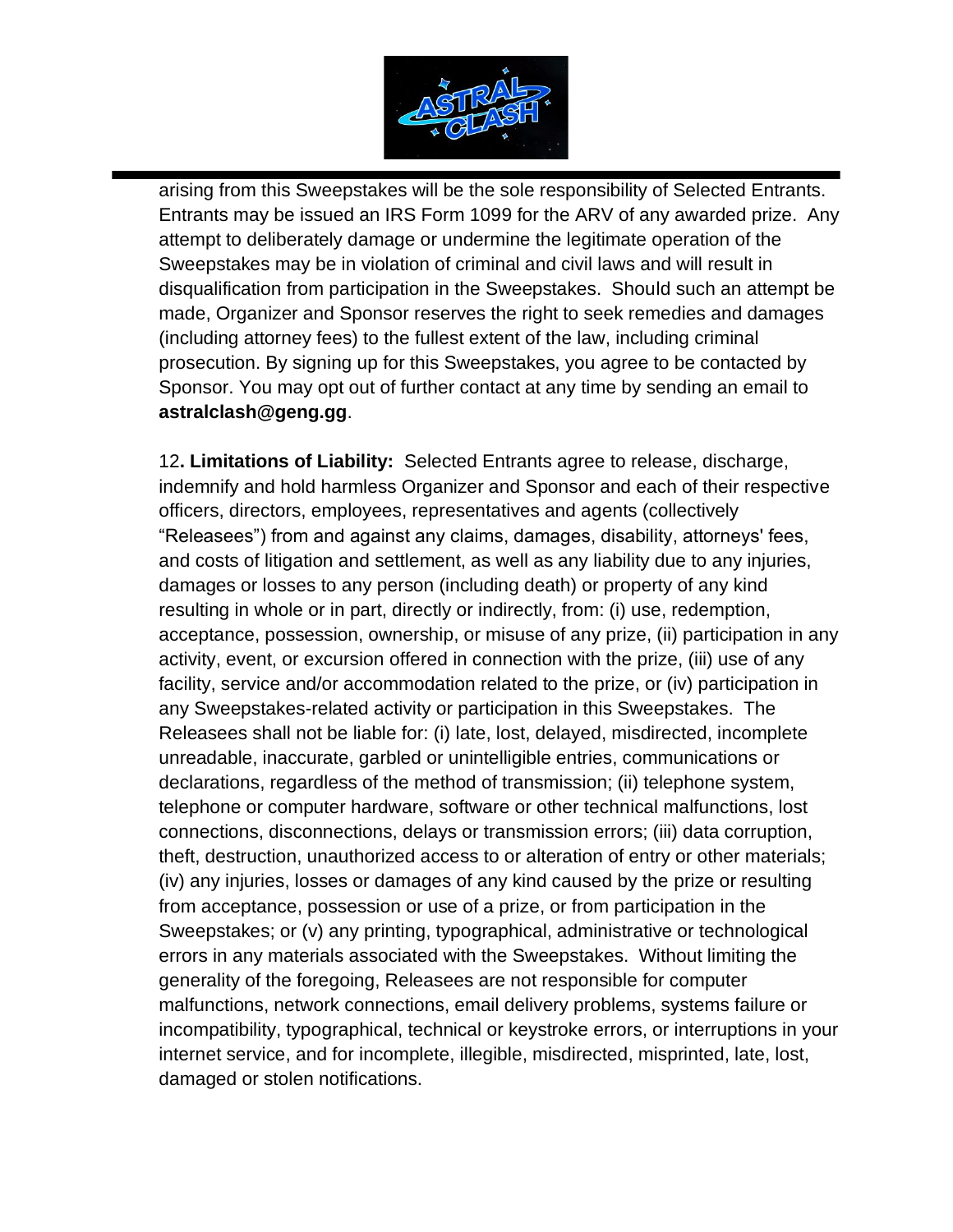

In the event Organizer and Sponsor is prevented from continuing with the Sweepstakes as contemplated herein by any event beyond its control, including but not limited to fire, flood, earthquake, explosion, labor dispute or strike, act of God or public enemy, or any federal, state or local government law, order, or regulation, or other cause not reasonably within Organizer and Sponsor's control (each a "Force Majeure" event or occurrence), then subject to any governmental approval which may be required, Organizer and Sponsor shall have the right to modify, suspend, or terminate the Sweepstakes. The invalidity or unenforceability of any provision of these rules shall not affect the validity or enforceability of any other provision. In the event that any provision is determined to be invalid or otherwise unenforceable or illegal, these rules shall otherwise remain in effect and shall be construed in accordance with their terms as if the invalid or illegal provision were not contained herein. Organizer and Sponsor's failure to enforce any provision in these Official Rules shall not constitute a waiver of that provision.

13. **Disputes**: Disputes regarding these Official Rules and/or this Sweepstakes will be governed by the internal laws of the State of California. Decisions of Organizer and Sponsor are binding and final. No claimant in any dispute involving Organizer and Sponsor shall be entitled to claim or obtain indirect, punitive, incidental or consequential damages.

14. **Sweepstakes Results**: For Sweepstakes results and/or a copy of these Official Rules, send a hand-printed, self-addressed, stamped envelope (stating the specific Sweepstakes you are requesting the winners for) to Gen.G Esports, 1615 16th Street, Santa Monica, California 90404. Requests must be received within 90 days of the end of the Sweepstakes.